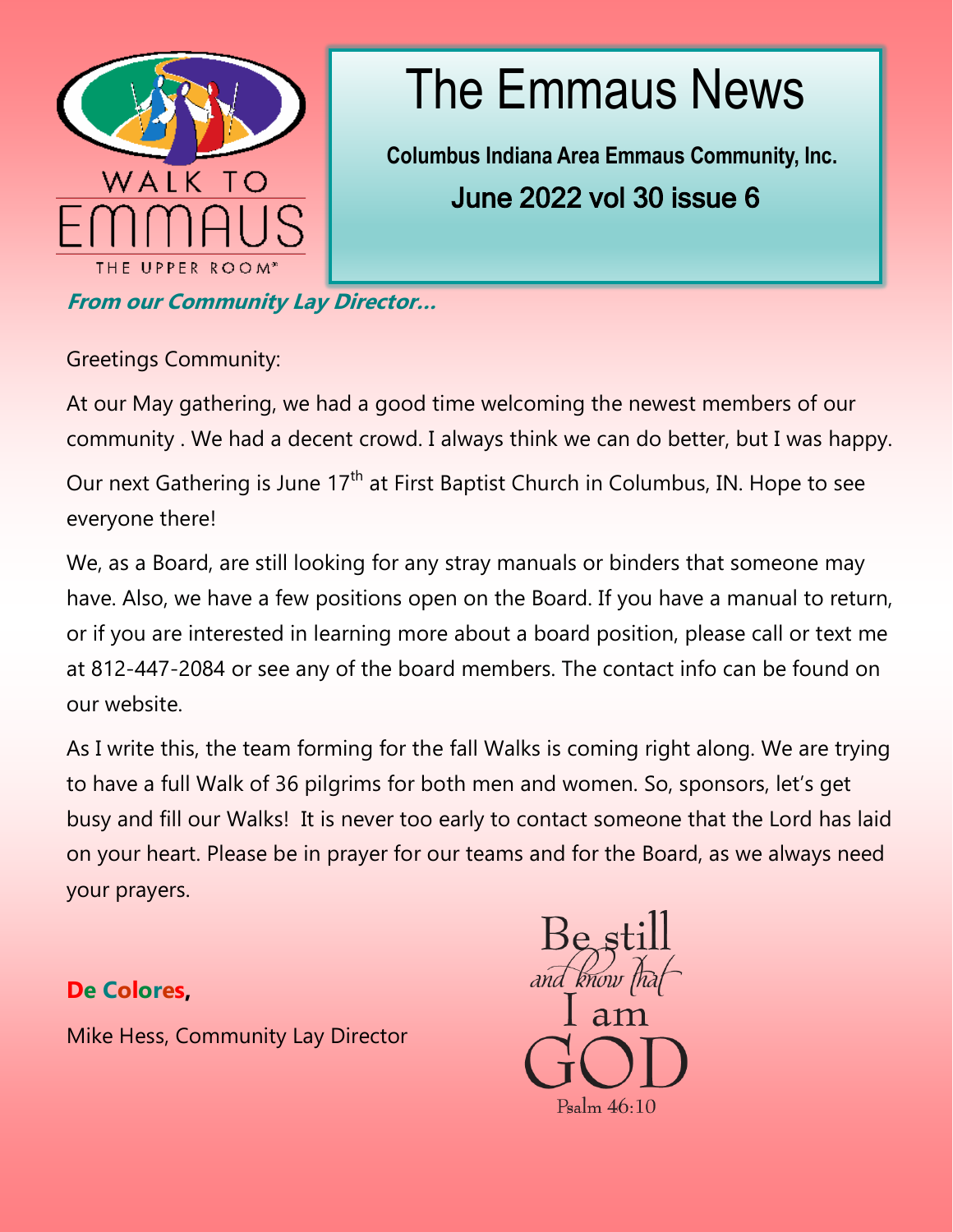#### **From our Community Spiritual Director…**

Happy Birthday to everybody! If we are members of the Body of Christ, then it's our birthday this month. "Pentecost" (June 5<sup>th</sup> this year) recalls the sudden out-pouring of the Holy Spirit upon Jesus' followers. And so, the Church was born!

How do we celebrate such a holy Birthday? I would suggest by just being the Church! For example, we can be the one who:

Acts humbly around others, respecting and caring for all,

Is quick to pray, both with and for others,

Encourages others to grow deeper in their faith, even as we continue on that same fruitful journey,

Invests time, energy and money in addressing the needs of the poor and

hurting, and

Reveals by words and actions the presence of the living Lord.

 While none of us possess all of the spiritual gifts, nor express all of the spiritual fruits, we each can be the Church in our unique ways. If one of my examples has proven to be a particular challenge for you, ask the Lord to focus on its growth in you.

Being the Church is one great way to celebrate Pentecost and the birthday of Christ's Church!

### **De Colores,**

Pastor Mike Seaney, Community Spiritual Director





Happy<br>Birthday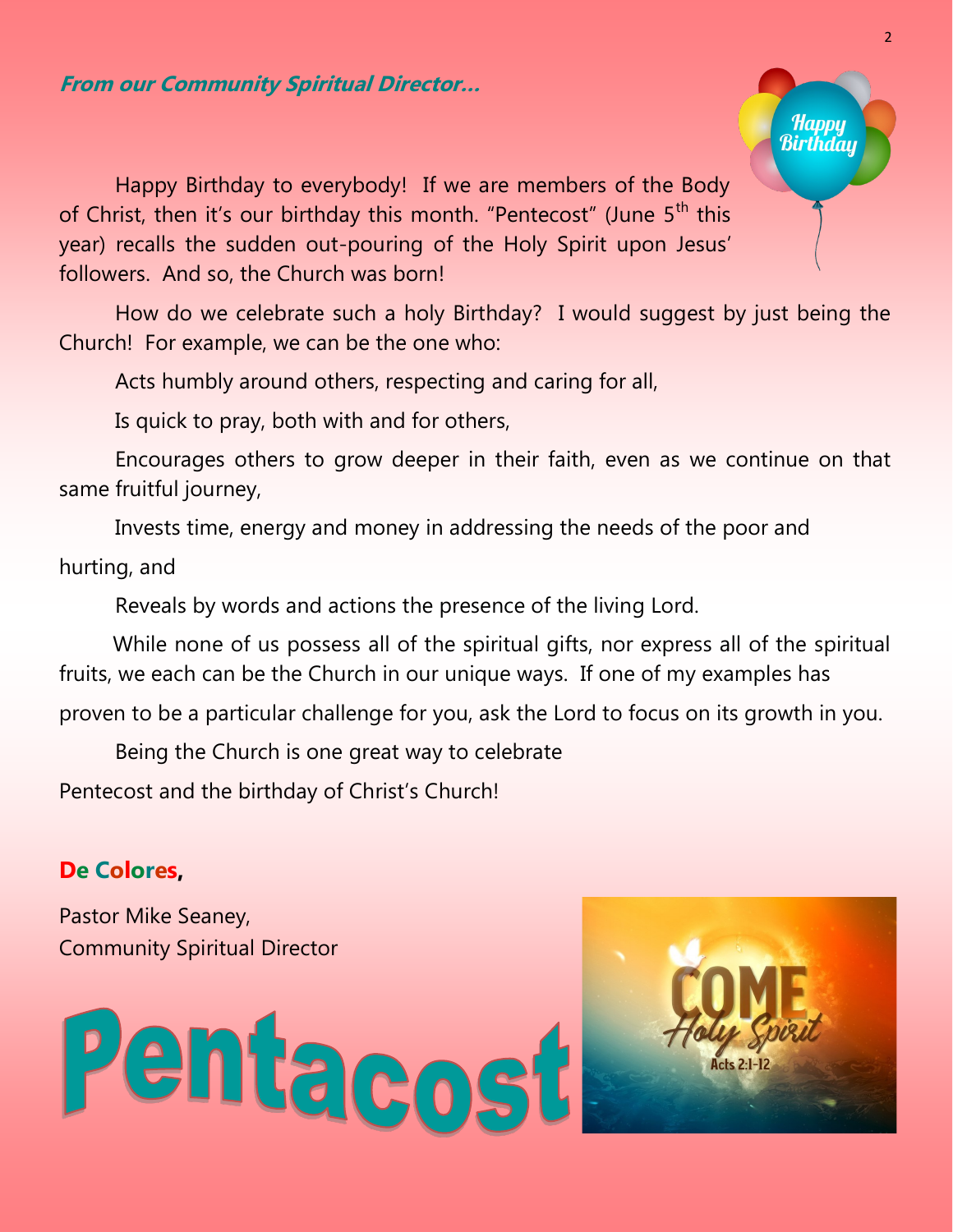Please join us for our gathering Friday, June 17th at First Baptist Church [3300 Fairlawn Dr, Columbus, IN 47203](https://goo.gl/maps/mpCwQiZ2pStiSKKY6)

 $\begin{picture}(130,10) \put(0,0){\vector(1,0){10}} \put(15,0){\vector(1,0){10}} \put(15,0){\vector(1,0){10}} \put(15,0){\vector(1,0){10}} \put(15,0){\vector(1,0){10}} \put(15,0){\vector(1,0){10}} \put(15,0){\vector(1,0){10}} \put(15,0){\vector(1,0){10}} \put(15,0){\vector(1,0){10}} \put(15,0){\vector(1,0){10}} \put(15,0){\vector(1,0){10}} \put(15,0){\vector($ 

We will begin at 6:30 pm With snacks and fellowship followed by worship time

Last names A-M please bring snacks N-Z please bring drinks

All community members please remember to bring your own place settings